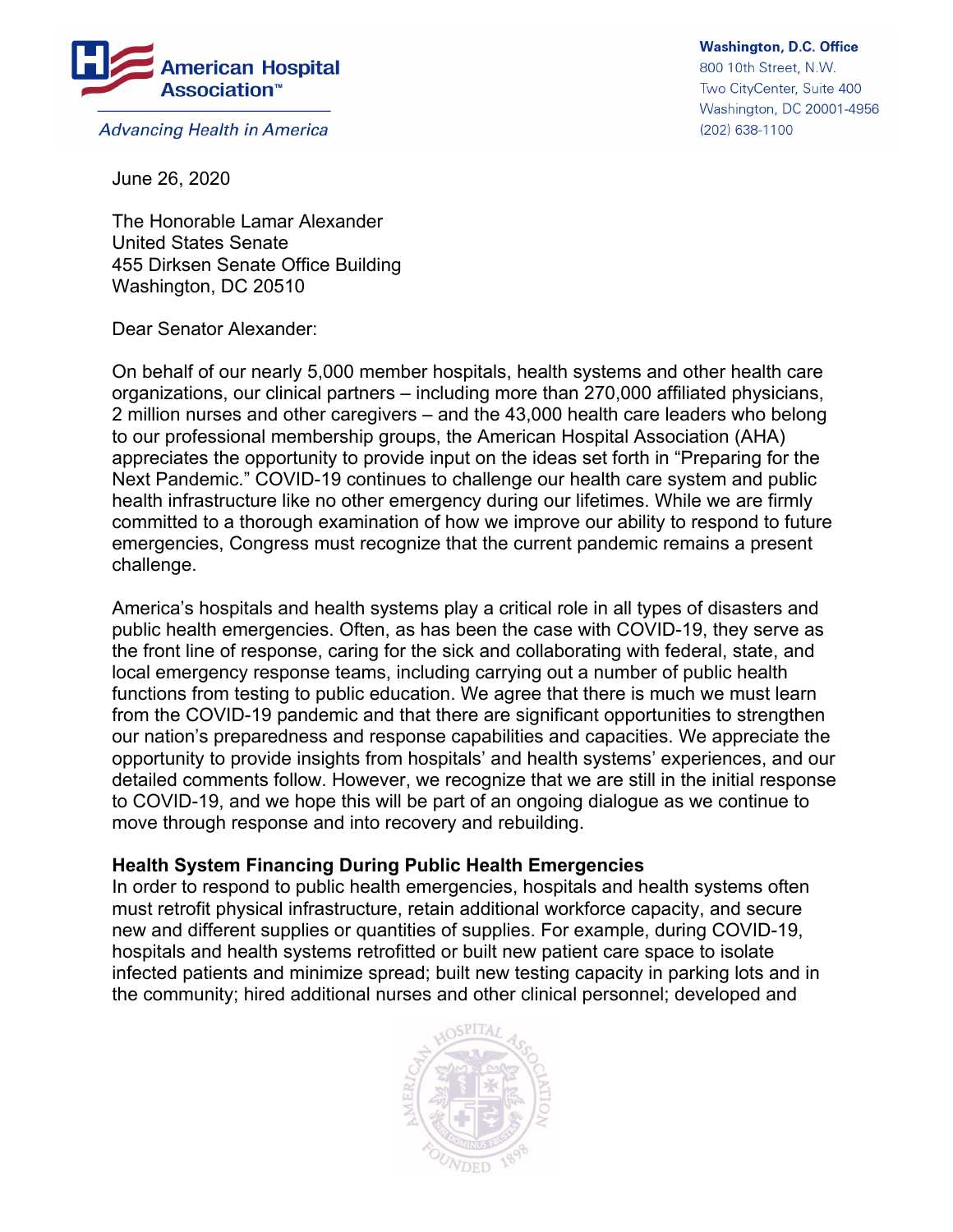The Honorable Lamar Alexander June 26, 2020 Page 2 of 8

deployed new facilities management protocols; and, critically, reduced clinical volume of much non-COVID-19 care in order to preserve supplies and minimize opportunities for infection. Each of these steps requires additional resources or, in the case of cancelled care, reduces hospitals' and health systems' available resources.

To support the critical role of hospitals and health systems during public health emergencies, the AHA has advocated for more than 15 years for increased funding for the Hospital Preparedness Program (HPP) due to the ever-changing and growing threats, which hospitals, health care systems and communities face. When initially implemented, the HPP program covered certain preparedness costs incurred by hospitals and health systems. Over time, the HPP program changed to cover the costs for regional health care coalitions and it no longer directly covers the costs for hospital and health system preparedness. The lessons of the many recent catastrophic emergencies and disasters prior to COVID-19, including hurricanes in Texas, Florida and Puerto Rico, mass shooting in Las Vegas, wildfires in California and measles outbreaks, as well as the threats posed by possible chemical, biological, radiological and nuclear events and emerging infectious diseases support the need for a much more significant and sustained investment in health care system preparedness, including a direct fund for hospitals and health systems. The COVID-19 pandemic has again highlighted the federal government's lack of investment in hospital and health system preparedness. **The AHA strongly advocates for a modernized HPP program to directly fund hospitals and health systems to ensure they have the necessary resources to be prepared in light of all the threats our nation faces. We urge increased funding of at least \$750 million a year for the HPP program.**

The COVID-19 pandemic has proven that the HPP is wholly insufficient and not designed to assist hospitals and health systems with financial insecurity during an emergency. The financial losses due to the cancellation of health care services during COVID-19 have been devastating to hospitals and health systems. The AHA estimates a total financial impact of \$202.6 billion in losses resulting from COVID-19 expenses and lost revenue for hospitals and health systems over the four month period from March 1, 2020 to June 30, 2020 – or an average of over \$50 billion in losses a month. An emergency fund to ensure that hospitals and health systems would not collapse just as we needed them the most was established in the Coronavirus Aid, Relief, and Economic Security Act (CARES Act**). There needs to be a permanent fund established that would quickly be activated to directly fund hospitals and health systems during emergencies so that health care services will be available regardless of the negative economic impact of any emergency. The lack of such a permanent fund is a major vulnerability in our nation's health care system preparedness.** 

While preparing for the next pandemic will improve our nation's overall readiness, we cannot lose sight of the other threats that our nation faces. We urge the Health, Education, Labor & Pensions Committee and Congress to view preparedness from an all-hazard perspective so that we can best be prepared to respond to the next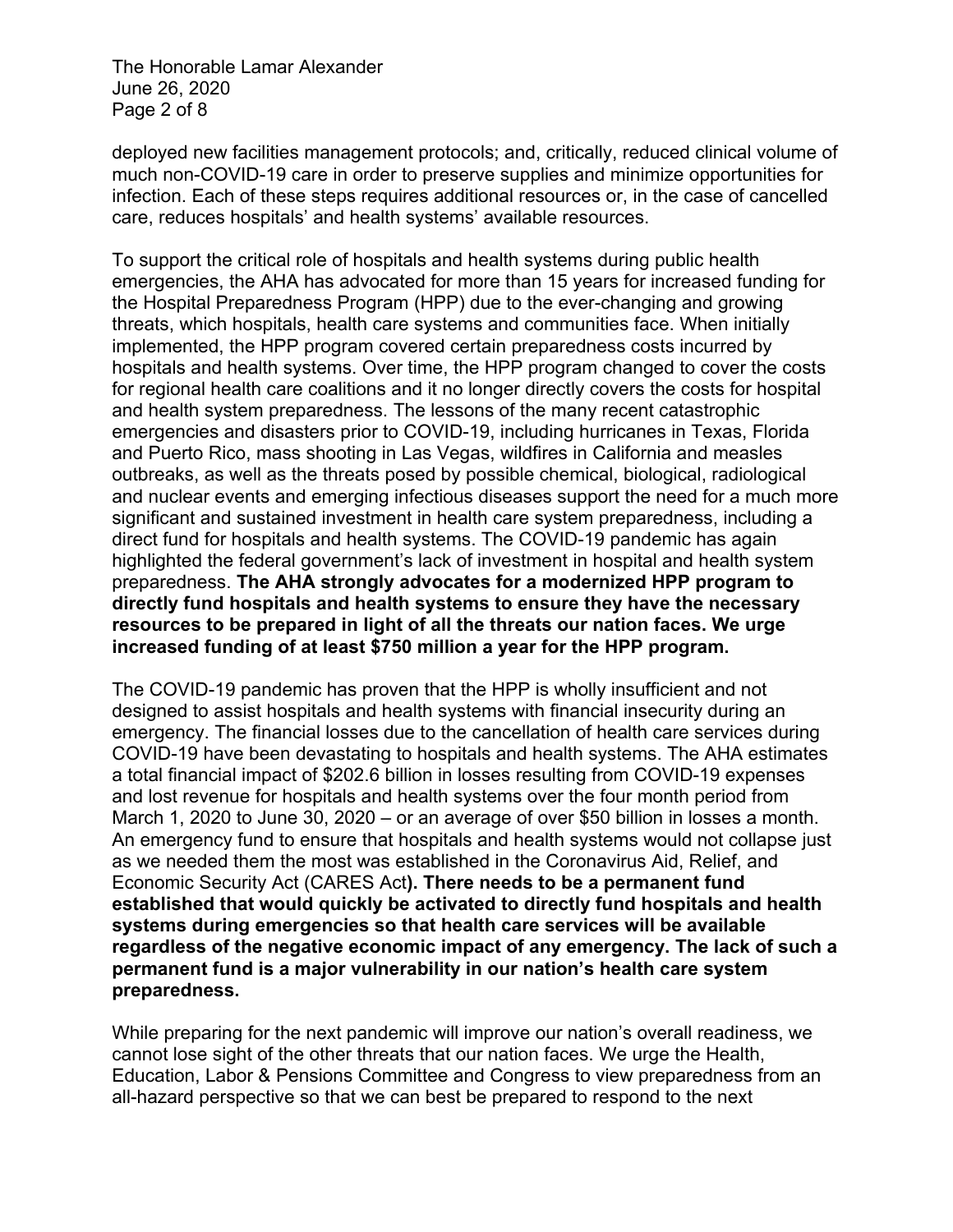The Honorable Lamar Alexander June 26, 2020 Page 3 of 8

emergency, whether it is man-made, a weather emergency or an emerging novel virus. We support the following initial recommendations presented in the white paper:

1. Improvement of the medical and pharmaceutical supply chains, including the development of additional domestic manufacturing capacity for raw material, active pharmaceutical ingredients and finished products and increased availability of critical medications. Our front line health care workers rely on medical supplies, like personal protective equipment to keep them safe so they can care for patients; without access to those supplies, providers are left underprepared in this effort. Further, without access to the pharmaceutical supplies necessary to care for patients, front-line workers are underequipped to manage patient needs.

2. Continued support of the National Institute of Allergy and Infectious Diseases for vaccine and treatment trials.

3. Coordination among the federal government to implement the Medical Countermeasure Innovation Partner program.

4. Engagement and partnerships with the private sector for the purposes of testing and disease surveillance. To ensure more timely and accurate surveillance information, we encourage a process for automated sharing of information, leveraging the various electronic health care record platforms used across the country.

5. Rebuild and maintain federal Strategic National Stockpile (SNS) and state stockpiles and improve medical supply surge capacity and distribution. Ensuring the availability of adequate and appropriate supplies is absolutely necessary when facing any emergency, especially a national emergency as challenging as COVID-19. Hospitals and health systems rely on a variety of medical supplies in order to provide the safest, highest quality care to patients. Any unavailability of supply threatens the ability of providers to meet patient need. In order to meet immediate supply demand in times of emergency, clear and concise communication between the federal government and state and local governments is vital to ensure each entity's role is clear. Moving forward, these stockpiles should be collaborative efforts and maintained according to likely supply need. We are encouraged by the Administration's "Strategic National Stockpile 2.0" initiative to restock and revamp the SNS and to improve SNS inventory management and distribution. As described, the initiative envisions drawing upon private industry partners to store and manage inventory, to enter contracts for reserved capacity, and to provide logistics services to allow for rapid identification and distribution of supplies to hotspots. Moving forward, we believe that the SNS and state stockpiles are necessary to provide supplemental assistance when there is no other option; however, the stockpiles should be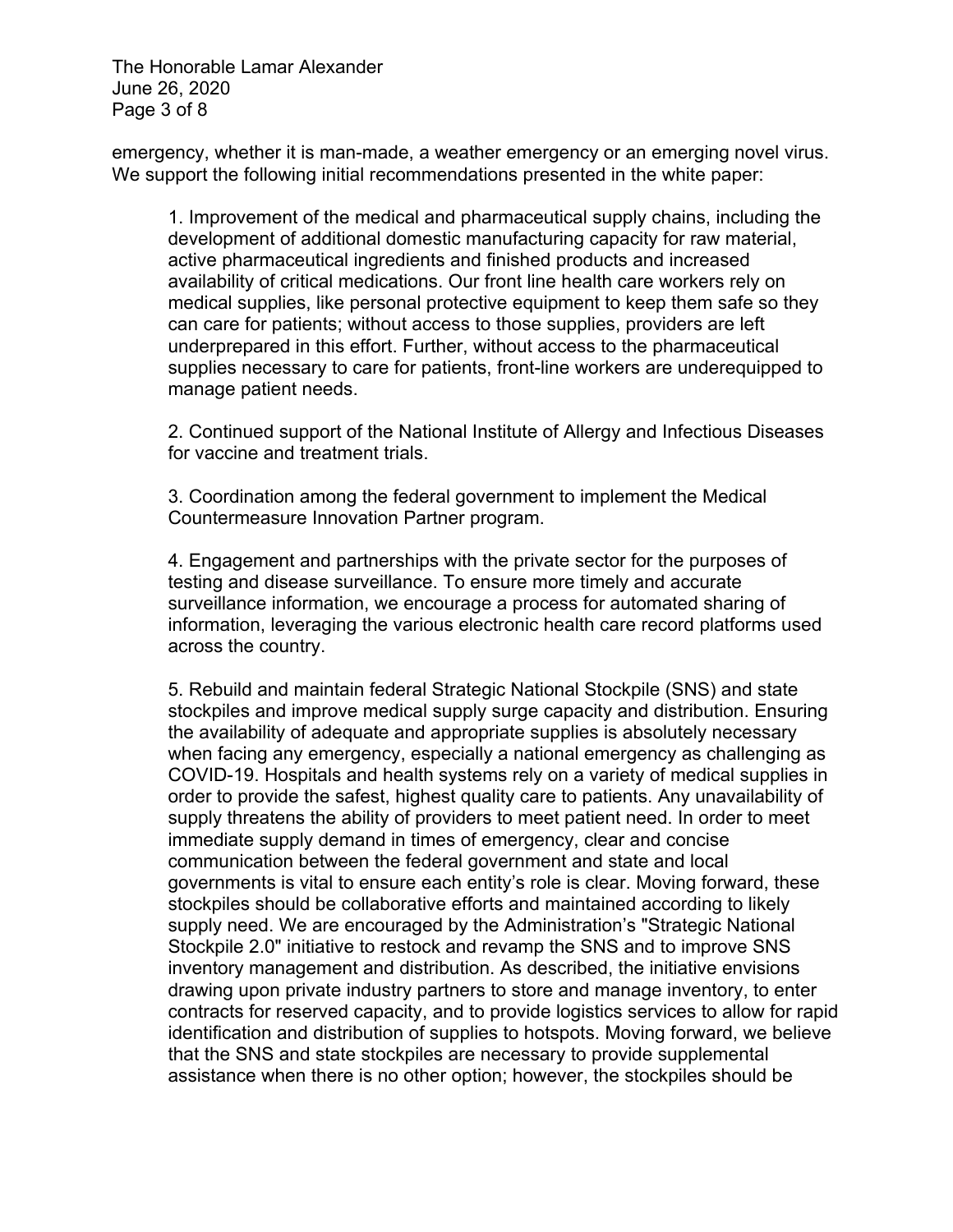The Honorable Lamar Alexander June 26, 2020 Page 4 of 8

> relied on as a short-term stopgap measure to provide manufacturers with a short period of time to ramp up production and meet demand.

6. Improvement of coordination between federal agencies.

7. Developing a plan to get Americans back to their routine health care safely and allow for health care providers to provide care during a pandemic.

8. Ensuring the United States does not lose the gains made in telehealth.

9. Improving states' capacity to contact trace and providing for increased capacity when necessary.

10. More training for emergency preparedness and additional national exercise plans.

## **Telehealth Capabilities**

As we see from the COVID-19 pandemic, the ability for patients to receive care in their homes was essential to "flattening the curve" and to keeping patients and providers safe. As enumerated in your recommendations, we urge Congress and the Administration to act so as to avoid losing these and other gains in the delivery, coverage and reimbursement of telehealth services. Of course, providing telehealth services requires providers who are trained and available to do so as well as patient access to providers regardless of their location. However, due to significant state variation in licensing requirements and reciprocity, the availability of telehealth services is fragmented across the nation. This fragmentation led to confusion and delay during the current pandemic and could lead to long-term reduction in access for patients in certain areas of the country.

We further urge congressional action in the following areas:

- Allow patients to receive telehealth services in their homes and other locations, and in any area of the country. Current law and regulations limit coverage of telehealth to rural areas and require patients to come into certain facilities to receive telehealth services. The COVID-19 pandemic experience has demonstrated the value of these services and their popularity among patients looking for a more seamless experience of care. We urge a permanent change in policy to facilitate broader adoption of these capabilities, as well as patient comfort with their use, which will ease our response to any future communicable disease outbreak.
- Allow rural health centers (RHCs) and federally qualified health centers (FQHCs) to serve as distant sites for the provision of telehealth services.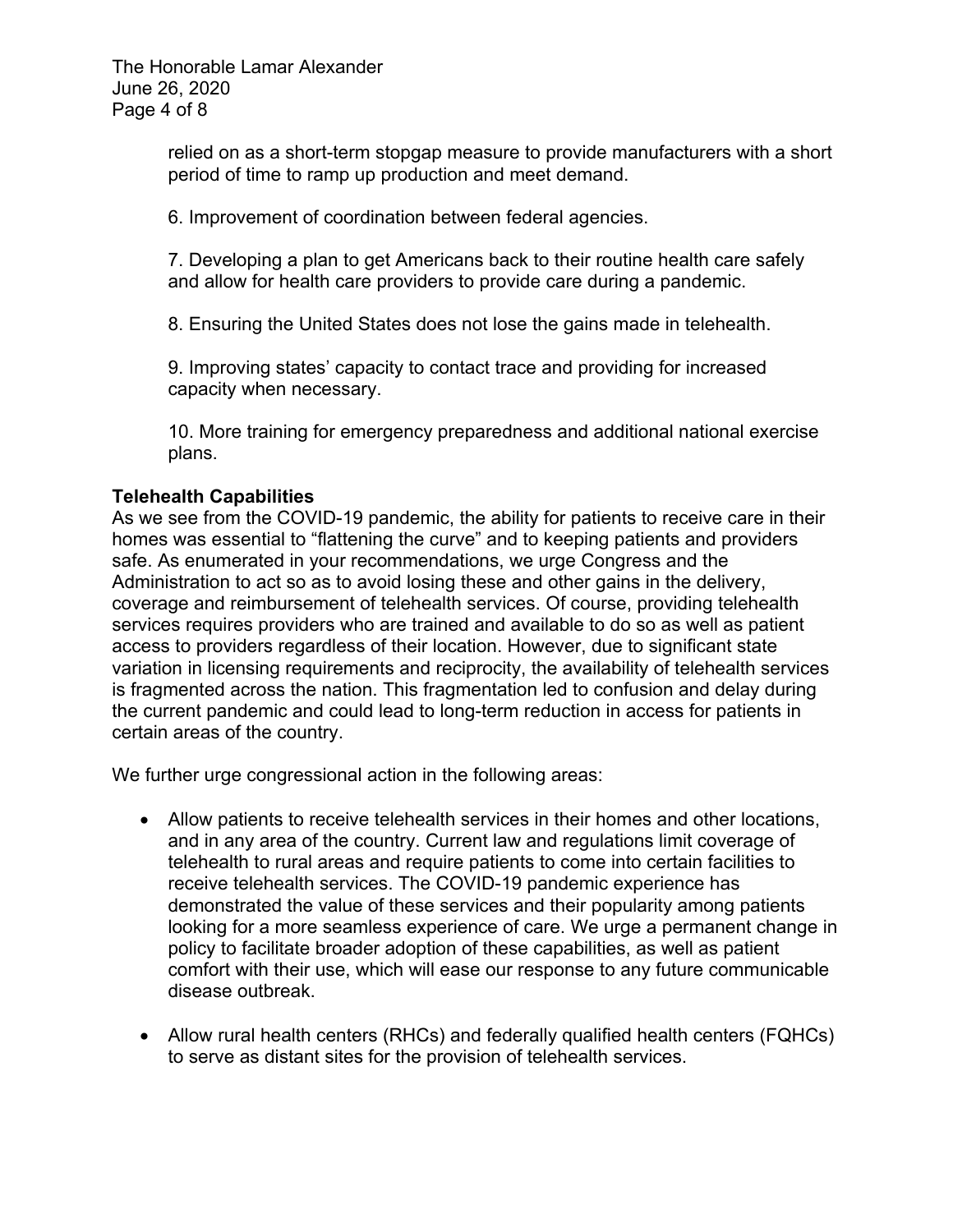The Honorable Lamar Alexander June 26, 2020 Page 5 of 8

- Allow all health care professionals who are eligible to bill Medicare for their professional services (including physical therapists, occupational therapists, speech language pathologists, and others) to deliver and bill for services provided via telehealth.
- Allow hospital outpatient department billing for telehealth. Allow hospitals, including critical access hospitals, to bill the outpatient perspective payment system, or otherwise applicable hospital payment systems, for therapy, education and training services, and other appropriate services remotely furnished to Medicare patients by hospital clinical staff.
- Allow hospitals to bill an originating site facility fee for remote services provided to patients in their home.
- Allow, as clinically appropriate, certain Medicare telehealth services to be delivered via audio-only communication and maintain increased payment for telephone evaluation and management codes.
- Allow telehealth to be used to perform (1) face-to-face visits for the purpose of recertifying Medicare hospice services and (2) home health face-to-face encounters. In addition, allow professionals who provide home health and hospice services (including nurses and therapists) to do so via telehealth and bill accordingly.

## **Health Care Coverage as a Public Health Function**

While not specifically outlined in the white paper, it is critical to comment that health care coverage plays an essential role in public health emergency response. Stopping the spread of communicable disease requires that every individual in a community have access to public health information, preventive care and treatment. Access to medical care is not simply about keeping an individual healthy, it also is about ensuring that as few individuals as possible catch and then transmit disease. In other words, in the face of communicable disease, we all are only as safe as our weakest link. As a result, public health interventions require universal access to care – something that we have not yet achieved in this country.

A major weak link in our public health response to COVID-19 has been the high rate of uninsured individuals. Today, approximately 10% of individuals nationally are uninsured, but that figure reaches nearly 20% in some states. Individuals without health care coverage are less likely to have a routine source of care and are more likely to face financial barriers to care. That means uninsured individuals may avoid testing or treatment because they do not know where to go or out of fear of what the care may cost them and remain in the community without appropriate safeguards to prevent transmission.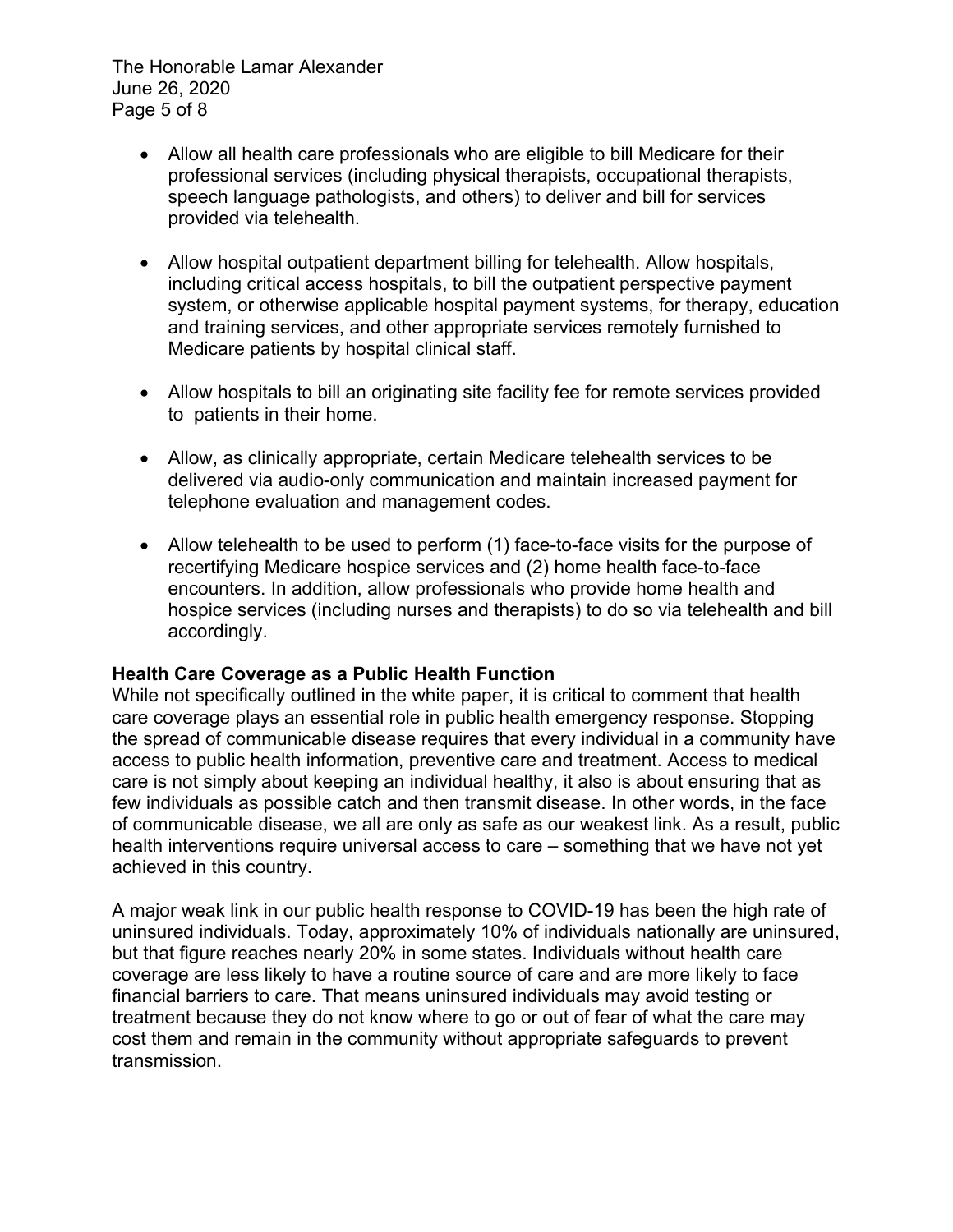The Honorable Lamar Alexander June 26, 2020 Page 6 of 8

Temporary measures, such as those implemented by HHS to provide reimbursement for uninsured COVID-19 patients do not suffice. They are often limited in scope, may be unknown to the uninsured, and do not facilitate the ongoing relationship between an individual and the health care system. In short: health care coverage is a prerequisite for routine access to care. **We must close the coverage gaps in order to ensure appropriate access to care.**

Gaps in coverage also deprive public health experts of an important communication and surveillance vehicle. Health plans and other coverage programs have mechanisms for getting in touch with their enrollees in ways the government does not: They have their phone numbers, emails and addresses, as well as an established relationship that is based on the sharing of health-related information. Instead of relying on general public service announcements, health plans and other coverage programs can directly reach out to enrollees with targeted communications. They also can monitor claims data to assess whether individuals are getting the care they need. For example, health plans can monitor which enrollees have already received a vaccine and target communications to those who have not.

Health care coverage also is critical for ensuring that the health care system is adequately financed. COVID-19 demonstrated how a global pandemic can financially upend the health care system and the broader economy, ultimately leading to inadequate financial resources to keep providers open and serving their communities. The growing rate of uninsured, as well as the shift from commercial coverage to Medicaid, is further exacerbating the financial struggles of many providers. Gaps in coverage weaken providers' financial positions as they are not compensated for the care they provide. Even when ad hoc programs are established to reimburse for some COVID-19 care, these are limited-scope programs that do not come close to fully covering the costs of caring for the uninsured. For example, the current program established by the Department of Health and Human Services (HHS) has significant limits on which cases are eligible for coverage, and payments only are available until the funds are exhausted.

We urge Congress and the Administration to take steps to close remaining gaps in coverage. This likely does not require new coverage programs as many of the newly uninsured are already eligible for some form of subsidized program. The following steps could go a long way in expanding enrollment in health care coverage and, by extension, routine access to care:

 **Provide Employer Subsidies to Preserve Enrollment.** Many employers experiencing loss of revenue as a result of the economic downturn may choose to reduce benefits as one way to manage expenses. Congress could help employers maintain benefits by providing employer subsidies explicitly for the purposes of preserving enrollment in health coverage during the public health emergency.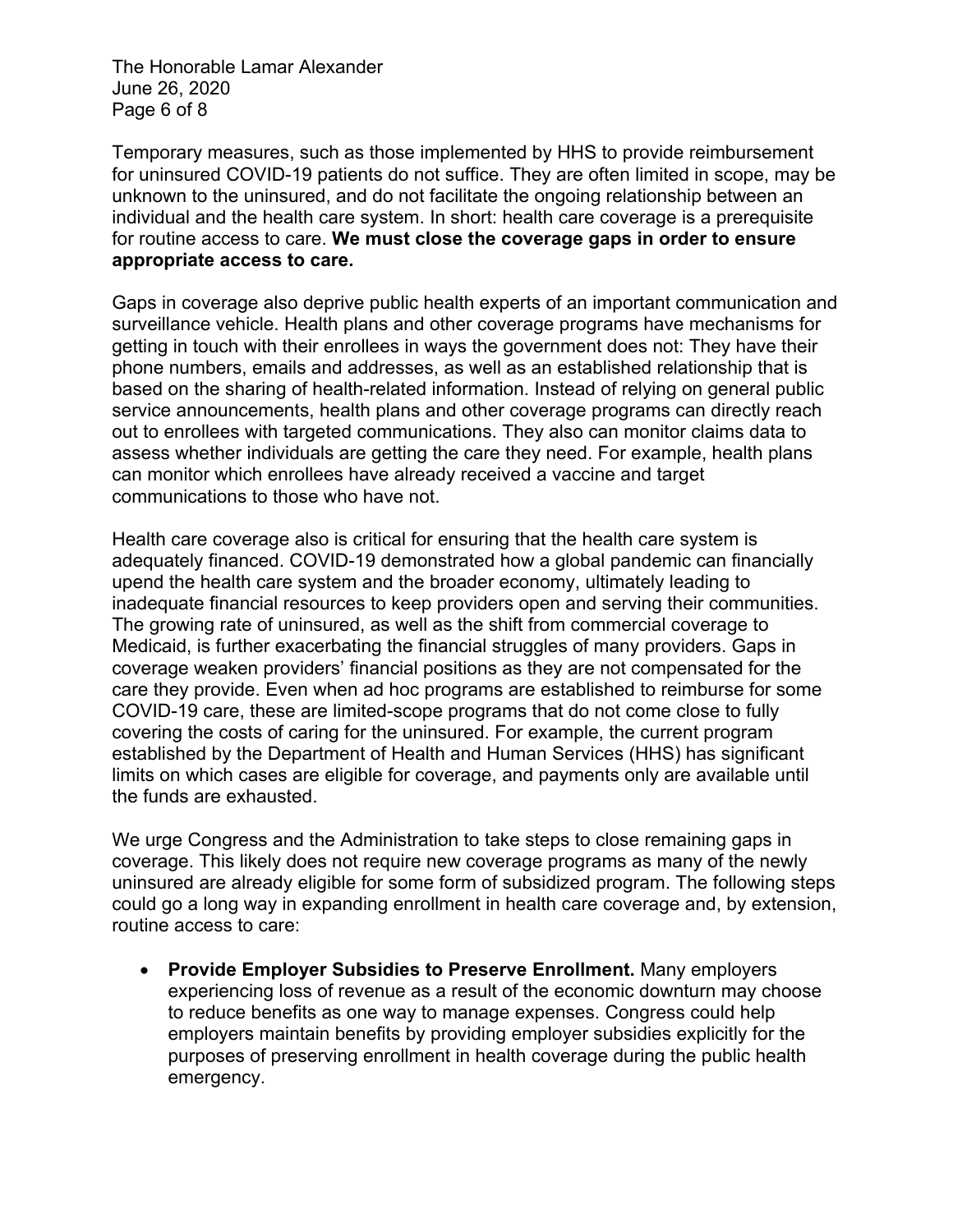The Honorable Lamar Alexander June 26, 2020 Page 7 of 8

- **Provide Federal Subsidies for COBRA.** The COVID-19 public health emergency has already triggered significant job loss. Many individuals may have the option to maintain their job-based health coverage through the Consolidated Omnibus Budget Reconciliation Act or COBRA but find the costs to be prohibitive, especially if they are facing a significant reduction in income, as they are expected to cover the entire cost of the monthly premium. Congress could offset the cost of coverage through COBRA to former employees through a direct subsidy or through refundable individual tax credits.
- **Provide Full Federal Match for Newly Expanding States.** Several million uninsured individuals would likely be eligible for Medicaid if the state in which they lived opted to expand Medicaid. Many of these individuals do not have access to employer-sponsored coverage and are not eligible for subsidies on the Health Insurance Marketplaces because they make too little (less than 100% of the federal poverty limit). Congress should create incentives for the remaining 14 states to expand Medicaid by providing full federal match for the first three years of expansion, regardless of when a state expands.
- **Increase Eligibility for Federal Marketplace Subsidies.** Many lower income individuals neither have access to affordable employer sponsored coverage nor are eligible for Medicaid or the Marketplaces. Congress could assist these individuals by increasing the eligibility threshold for federal subsidies for coverage through the Health Insurance Marketplaces.
- **Establish a Special Enrollment Period (SEP) for Marketplace Coverage.** While individuals who have recently lost employer-based coverage are eligible for an existing SEP, the already uninsured do not have that option. We urge the Administration or Congress to establish a new SEP specifically for those individuals who were already uninsured and not otherwise eligible for an existing SEP.
- **Prohibit Cancelation of Coverage for Non-payment of Premiums.** Insurers may disenroll individuals and families from Marketplace coverage if the enrollee is unable to pay their portion of the premium for three months. Given the economic downturn, we encourage Congress to prohibit insurers from disenrolling individuals and families from coverage for non-payment of premiums if their inability to pay their premiums is due to COVID-19-related job loss or furlough. Insurers also should be required to continue reimbursing providers for the services delivered to those individuals during this time. This prohibition should extend beyond the Marketplaces and apply to all forms of commercial coverage, including self-insured plans with the insurer bearing the cost of coverage for enrollees in self-funded plans.